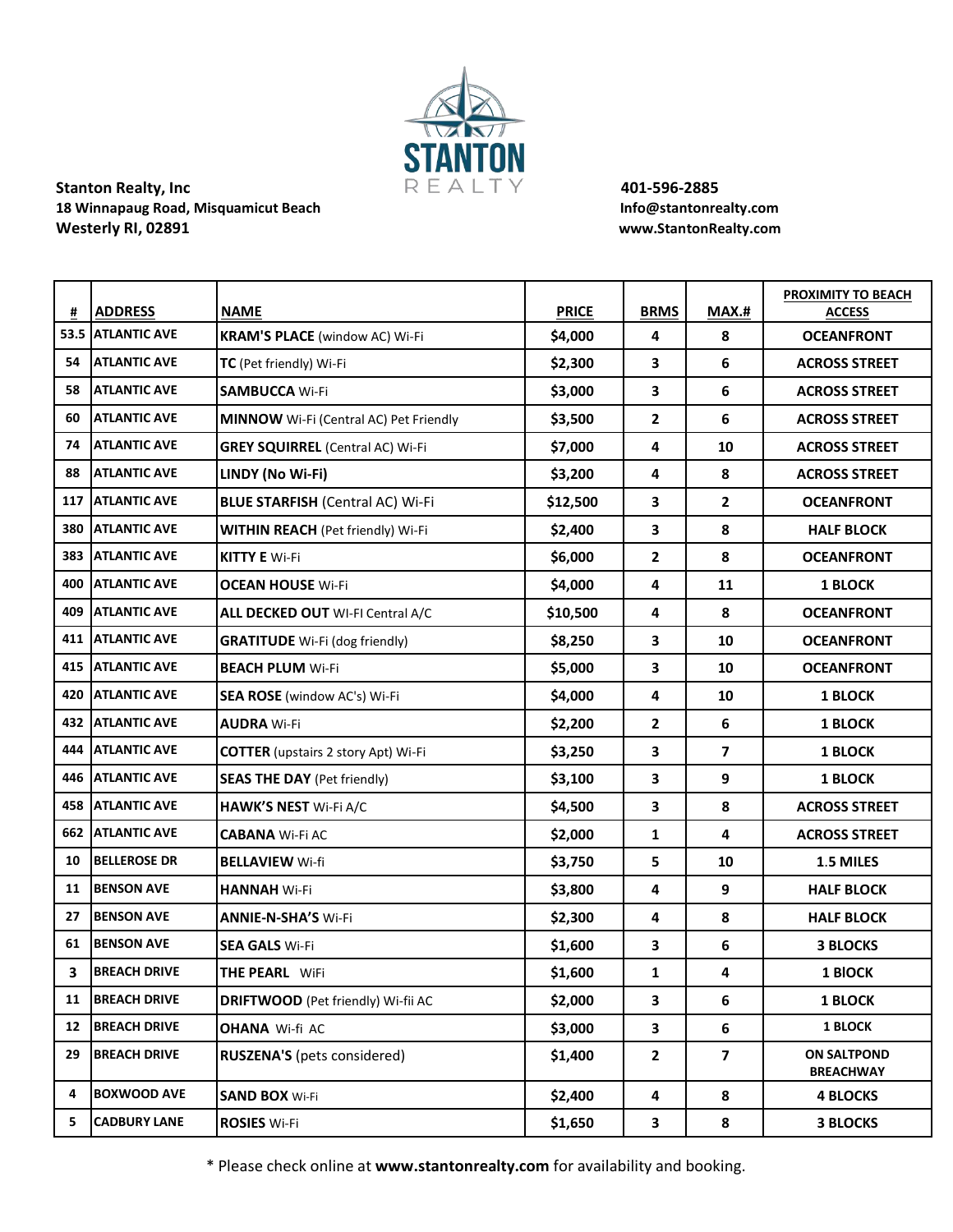

## **Stanton Realty, Inc All**  $R \to \mathbb{A} \cup \mathbb{T} \setminus \mathbb{A}$  **<b>401-596-2885** 18 Winnapaug Road, Misquamicut Beach **Info@stantonrealty.com Westerly RI, 02891 www.StantonRealty.com**

| 18           | <b>COLLINS AVE</b>     | <b>SALT BOX Wi-Fi</b>                                                     | \$2,650 | $\overline{\mathbf{3}}$ | 8                 | <b>1 BLOCK</b>    |
|--------------|------------------------|---------------------------------------------------------------------------|---------|-------------------------|-------------------|-------------------|
| 21           | <b>COLLINS AVE</b>     | <b>COTTON</b> (Pet Friendly) Central AC Wi-Fi<br>(Handicapped accessible) | \$3,600 | 6                       | 16                | <b>1 BLOCK</b>    |
| 13           | <b>CRANDALL AVE</b>    | <b>SANDY BEACHES Wi-Fi</b>                                                | \$4,200 | 5                       | $12 \overline{ }$ | <b>HALF BLOCK</b> |
| 22           | <b>CRANDALL AVE</b>    | <b>SEA'RENITY Wi-Fi</b>                                                   | \$3,450 | 4                       | 11                | <b>1 BLOCK</b>    |
| 27           | <b>CRANDALL AVE</b>    | <b>JON</b><br>Wi-Fi                                                       | \$2,100 | 3                       | 6                 | <b>1.5 BLOCKS</b> |
| 31           | <b>CRANDALL AVE</b>    | FAZZY'S (Central AC) Wi-Fi                                                | \$3,200 | 4                       | 8                 | <b>1.5 BLOCKS</b> |
| 32           | <b>CRANDALL AVE</b>    | <b>NADIA</b> (Front house) Wi-Fi                                          | \$2,300 | 3                       | 8                 | <b>1.5 BLOCKS</b> |
| 37           | <b>CRANDALL AVE</b>    | <b>SUNFLOWER Wi-Fi</b>                                                    | \$2,150 | $\mathbf{3}$            | 8                 | 2 BLOCKS          |
| $\mathbf{2}$ | <b>EGRET LANE</b>      | <b>GREEN EGRET</b>                                                        | \$5,200 | 5                       | 6                 | <b>3 BLOCKS</b>   |
| 1            | <b>ELMWOOD AVE</b>     | <b>SANDTRAP</b>                                                           | \$2,100 | 3                       | 6                 | <b>2 BLOCKS</b>   |
| 38           | <b>FIRST STREET</b>    | <b>ODYSEA</b> Wi-Fi                                                       | \$2,300 | $\overline{2}$          | 6                 | <b>1 BLOCK</b>    |
| 39           | <b>FIRST STREET</b>    | POINT ONE (window AC's) Wi-Fi                                             | \$2,200 | 3                       | 8                 | <b>1 BLOCK</b>    |
| 19           | <b>FISHERMAN'S AVE</b> | <b>SAN CRISTABAL Wi-Fi</b>                                                | \$2,100 | 3                       | 6                 | <b>1 BLOCK</b>    |
| 62           | <b>FISHERMAN'S AVE</b> | <b>CAPE FRANKLIN</b> (Central AC) Wi-Fi                                   | \$2,400 | 4                       | 8                 | <b>3 BLOCKS</b>   |
| 8            | <b>KIMBALL AVE</b>     | PINHO (Window AC)                                                         | \$2,000 | $\mathbf{2}$            | 6                 | <b>HALF BLOCK</b> |
| 30           | <b>KIMBALL AVE</b>     | O'BEE'S PLACE                                                             | \$2,900 | 4                       | 8                 | <b>1 BLOCK</b>    |
| 40           | <b>KIMBALL AVE</b>     | LEGASEA (Pet Friendly) Wi-Fi (Window AC)                                  | \$1,900 | 3                       | 8                 | <b>2 BLOCKS</b>   |
| 42           | <b>KIMBALL AVE</b>     | <b>BREEZE INN (Pet Friendly)</b>                                          | \$1,700 | 3                       | 8                 | <b>2 BLOCKS</b>   |
| 54           | <b>KIMBALL AVE</b>     | <b>BETTY B (Central AC)</b><br>(Small dogs ok) Wi-Fi                      | \$1,900 | $\mathbf{3}$            | 6                 | <b>2.5 BLOCKS</b> |
| 58           | <b>KIMBALL AVE</b>     | VITAMIN SEA Wi-Fi (Window AC)                                             | \$1,800 | 3                       | 6                 | 2.5 BLOCKS        |
| 66           | <b>KIMBALL AVE</b>     | <b>BELLO</b> Wi-Fi                                                        | \$3,100 | 4                       | 8                 | <b>3 BLOCKS</b>   |
| 27           | <b>LANGWORTHY RD</b>   | Liz's Wi-Fi                                                               | \$1,600 | 3                       | 6                 | 1.5 MILE          |
| 8            | <b>LAWTON AVE</b>      | <b>SEA NEST Wi-Fi</b>                                                     | \$3,800 | 3                       | 8                 | <b>HALF BLOCK</b> |
| 51           | <b>LAWTON AVE</b>      | <b>SEA SHELL COTTAGE Wi-Fi AC</b>                                         | \$4,200 | 4                       | 9                 | <b>3 BLOCKS</b>   |
| 61           | <b>LAWTON AVE</b>      | MOON SHELL Wi-Fi (Window AC)                                              | \$1,600 | 3                       | 6                 | <b>3 BLOCKS</b>   |
| 5.           | MAPLEWOOD AVE          | <b>SEA BISCUIT</b>                                                        | \$3,400 | 4                       | 8                 | <b>HALF BLOCK</b> |
|              | 11   MAPLEWOOD AVE     | <b>STOWE-AWAY Wi-Fi</b>                                                   | \$3,600 | 4                       | 8                 | <b>1 BLOCK</b>    |
|              | 23   MAPLEWOOD AVE     | <b>THE MAPLES</b> (window AC)                                             | \$1,850 | $\mathbf{3}$            | 7                 | 2 BLOCKS          |
|              | 51   MAPLEWOOD AVE     | JACQUES (Pet Friendly) Wi-Fi Central A/C                                  | \$1,500 | $\mathbf{2}$            | 4                 | <b>3 BLOCKS</b>   |
|              | 17   MATERESE HILLS    | MATTY Wi-Fi                                                               | \$1,850 | 3                       | 8                 | 1.5 MILES         |
|              | 22 MONTAUK AVE         | M&M Wi-Fi                                                                 | \$2,100 | 3                       | 6                 | <b>1 BLOCK</b>    |
|              | 58 MONTAUK AVE         | CHIP'S PLACE (Window A/C)                                                 | \$2,000 | $\overline{2}$          | 6                 | 2.5 BLOCKS        |
|              |                        |                                                                           |         |                         |                   |                   |

\* Please check online at **www.stantonrealty.com** for availability and booking.